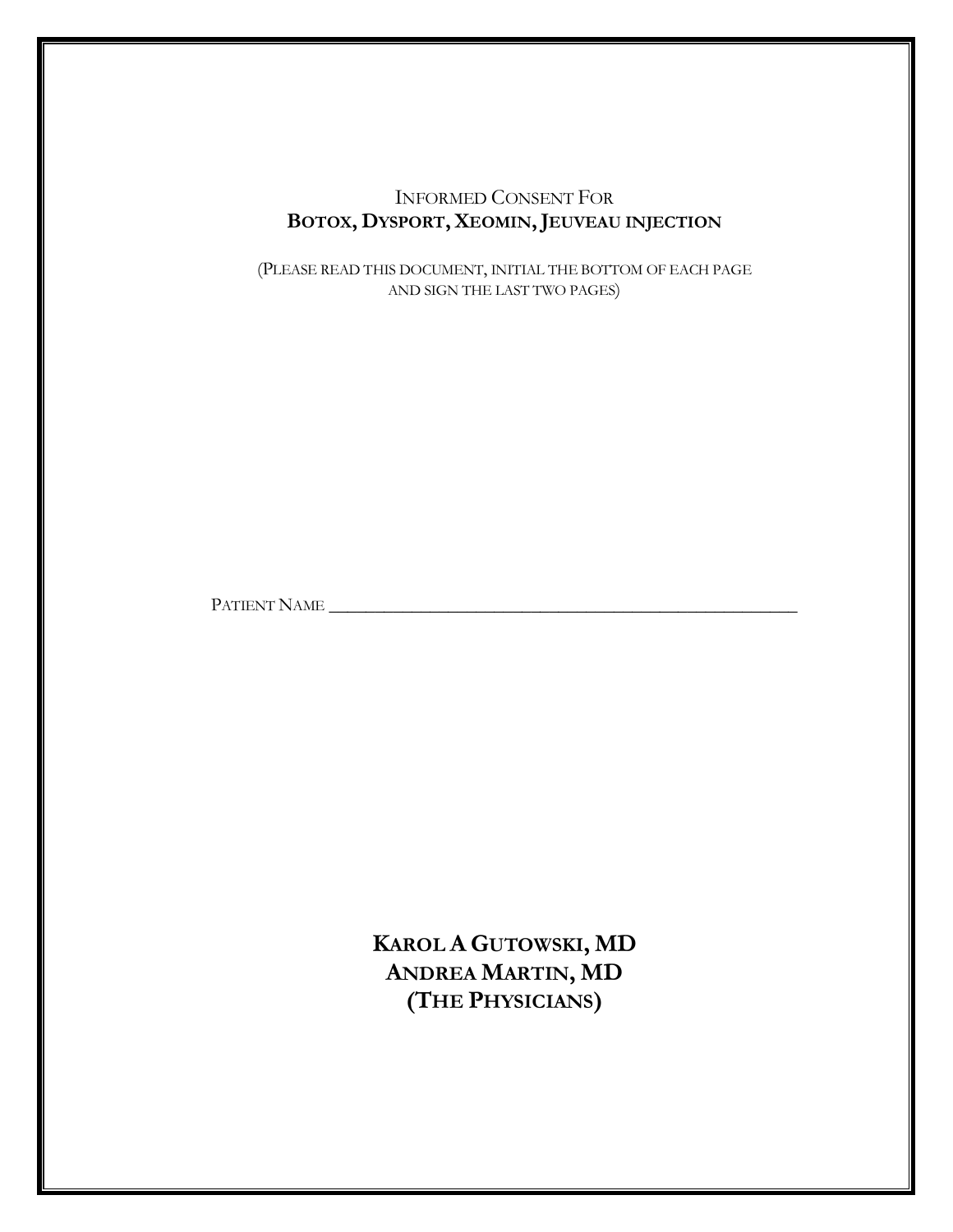#### **Before considering treatment with Botulinum Toxin A (BTA), I state that to the best of my knowledge, I do NOT have any of these conditions:**

- Diseases that affect muscles and nerves (such as amyotrophic lateral sclerosis [ALS or Lou Gehrig's disease], myasthenia gravis or Lambert-Eaton syndrome)
- Allergies to any botulinum toxin product
- Allergies to cow's milk products (Dysport only)
- Allergies to human serum albumin products (Xeomin only)
- Any past side effects from BTA (Botox, Dysport, Xeomin, Jeuveau)
- Serious breathing problem, such as asthma or emphysema
- Swallowing problems or inhaling food or fluid into your lungs (aspiration)
- Pregnancy or active breast feeding

# **INSTRUCTIONS**

Being fully informed about your condition and treatment will help you make the decision whether or not to undergo treatment with botulinum toxin type A (BTA). This disclosure is not meant to alarm you; it is simply an effort to better inform you so that you may give or withhold your consent for this treatment. It is important that you read this information carefully and completely. Please initial each page, indicating that you have read the page and sign the consent for this procedure.

# **INTRODUCTION**

*Clostridia botulina* bacteria produce a class of chemical compounds known as "toxins". The BTA is processed and purified to produce a sterile product suitable for specific therapeutic uses. Once the diluted toxin is injected, it produces a temporary paralysis (chemodenervation) of muscle by preventing transmission of nerve impulses to muscle. The duration of muscle paralysis generally lasts for approximately three months. BTA has been used to treat certain conditions involving crossed eyes (strabismus), eyelid spasm (blepharospasm), and motor disorders of the facial nerve (cranial nerve VII). It has been used in other "off-label" uses for the treatment of facial wrinkles and neck bands caused by specific muscle groups. Certain spastic muscle disorders with the neck and colorectal area have also been treated with this agent. BTA injections are customized for every patient, depending on his or her needs. These can be performed in areas involving the eyelid region, forehead, mouth, and neck. It may also be used in armpits, feet, hands & scalp for excessive sweating. BTA cannot stop the process of aging. It can, however, temporarily diminish the look of wrinkles caused by muscle groups. Botox injections may be performed as a singular procedure or as an adjunct to a surgical procedure.

## **ALTERNATIVE TREATMENTS**

Alternative forms of management include not treating the skin wrinkles by any means. Improvement of skin wrinkles may be accomplished by other treatments or alternative types of surgery such as a blepharoplasty, face or brow lift when indicated. Other forms of eyelid surgery may be needed should you have intrinsic disorders affecting the function of the eyelid such as drooping eyelids from muscle problems (eyelid ptosis) or eyelid laxity, creating space between the eyelid and eyeball (ectropion). Minor skin wrinkling may be improved through chemical skin-peels, lasers, injection of filling material, or other skin treatments. Risks and potential complications are associated with alternative forms of medical or surgical treatment.

## **RISKS of BTA (Botulinum Toxin A) Injections**

Every procedure involves a certain amount of risk, and it is important that you understand the risks involved. An individual's choice to undergo this procedure is based on the comparison of the risk to potential benefit. Although most patients do not experience the following complications, you should be aware of them to make sure you understand the risks, potential complications, and consequences of BTA injections.

**Bleeding** - It is possible, though unusual, to have a bleeding episode from a BTA injection. Bruising in soft tissues may occur. Serious bleeding around the eyeball during deeper BTA injections for crossed eyes (strabismus) has occurred. Should you develop post-injection bleeding, it may require emergency treatment or surgery. Do not take any aspirin or anti-inflammatory medications for seven days before BTA injections, as this may contribute to a greater risk of a bleeding problem.

Page 2 of 6 **Patient Initials \_\_\_\_\_\_\_** 020122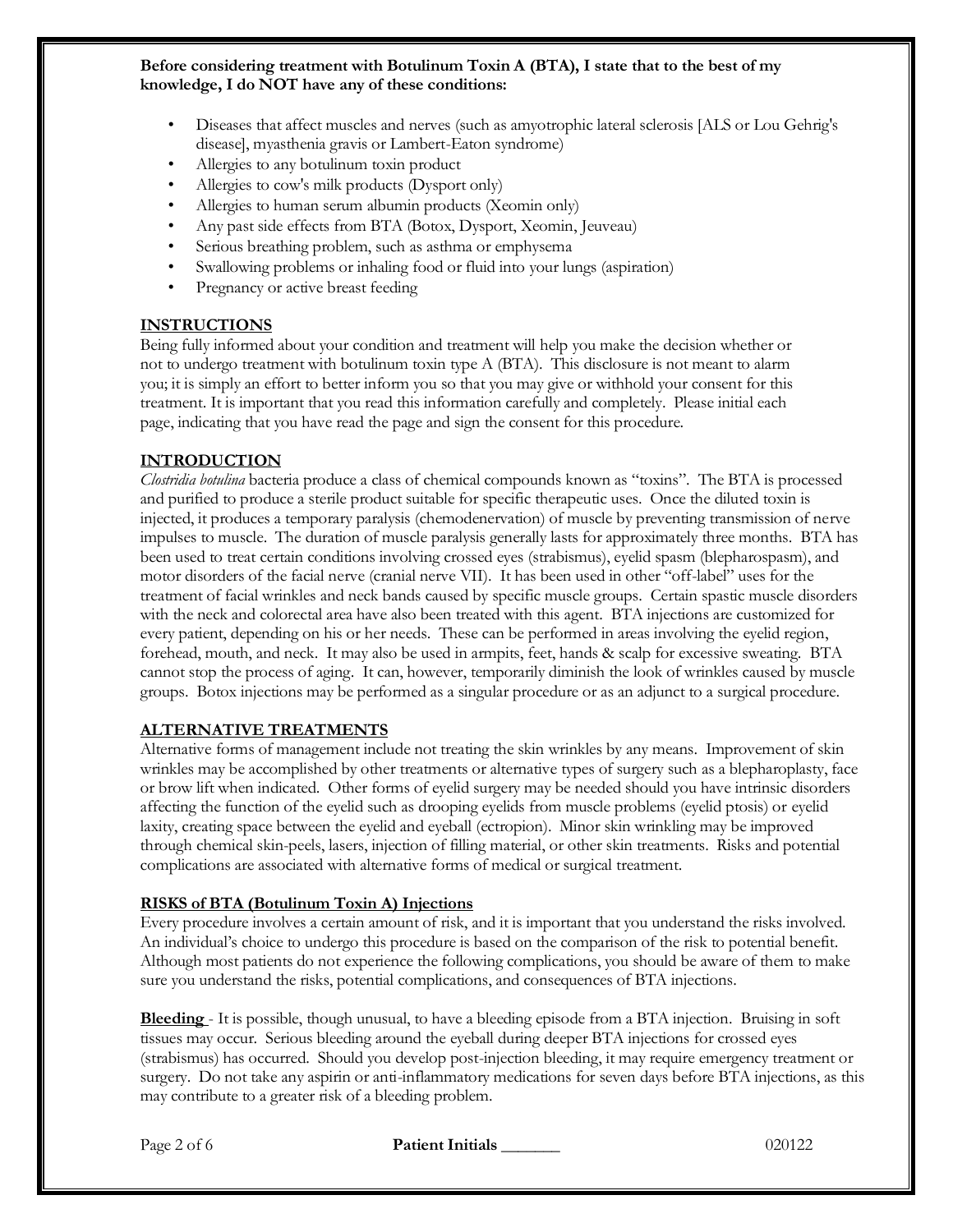**Damage to deeper structures** - Deeper structures such as nerves, blood vessels, and the eyeball may be damaged during the course of injection. Injury to deeper structures may be temporary or permanent.

**Corneal exposure problems** - Some patients experience difficulties closing their eyelids after BTA injections and problems may occur in the cornea due to dryness. Should this rare complication occur, additional treatments, protective eye drops, contact lenses, or surgery may be necessary.

**Dry eye problems** - Individuals who normally have dry eyes may be advised to use special caution in considering BTA injections around the eyelid region.

**Migration of BTA** - BTA may migrate from its original injection site to other areas and produce temporary paralysis of other muscle groups or other unintended effects.

**Drooping Eyelid (Ptosis)** - Muscles that raise the eyelid may be affected (weakened or paralyzed) by BTA, should the injection migrate downward from other injection areas.

**Double-Vision** - Double-vision may be produced if the BTA material migrates into the region of muscles that control movements of the eyeball.

**Eyelid Ectropion** - Abnormal looseness of the lower eyelid can occur following BTA injection.

**Other Eye Disorders** - Functional and irritative disorders of eye structures may rarely occur following BTA injections.

**Asymmetry** - The human face and eyelid region is normally asymmetrical with respect to structural anatomy and function. There can be a variation from one side to the other in terms of the response to BTA injection.

**Pain** - Discomfort associated with BTA injections is usually short duration.

**Skin disorders** - Skin rash and swelling may rarely occur following BTA injection.

**Unknown risks** - The long-term effect of BTA on tissue is unknown. There is the possibility of additional risks or risk factors may be discovered.

**Unsatisfactory result** - There is the possibility of a poor or inadequate response from BTA injection. Additional BTA injections may be necessary. Surgical procedures or treatments may be needed to improve skin wrinkles including those caused by muscle activity.

**Allergic reactions** - As with all biologic products, allergic and systemic anaphylactic reactions may occur. Allergic reactions may require additional treatment.

**Antibodies to BTA** - Presence of antibodies to BTA may reduce the effectiveness of this material in subsequent injections. The health significance of antibodies to BTA is unknown.

**Infection** - Infection is extremely rare after BTA injection. Should an infection occur, additional treatment including antibiotics may be necessary.

**Long-term effects** - Subsequent alterations in face and eyelid appearance may occur as the result of aging, weight loss of gain, sun exposure, or other circumstances not related to BTA injections. BTA injection does not stop the aging process or produce permanent tightening of the injected region. Future surgery or other treatments may be necessary.

**Pregnancy and nursing mothers** - Animal reproduction studies have not been performed to determine if BTA could produce fetal harm. It is not known if BTA can be excreted in human milk.

Page 3 of 6 **Patient Initials 1996 Patient Initials** 200122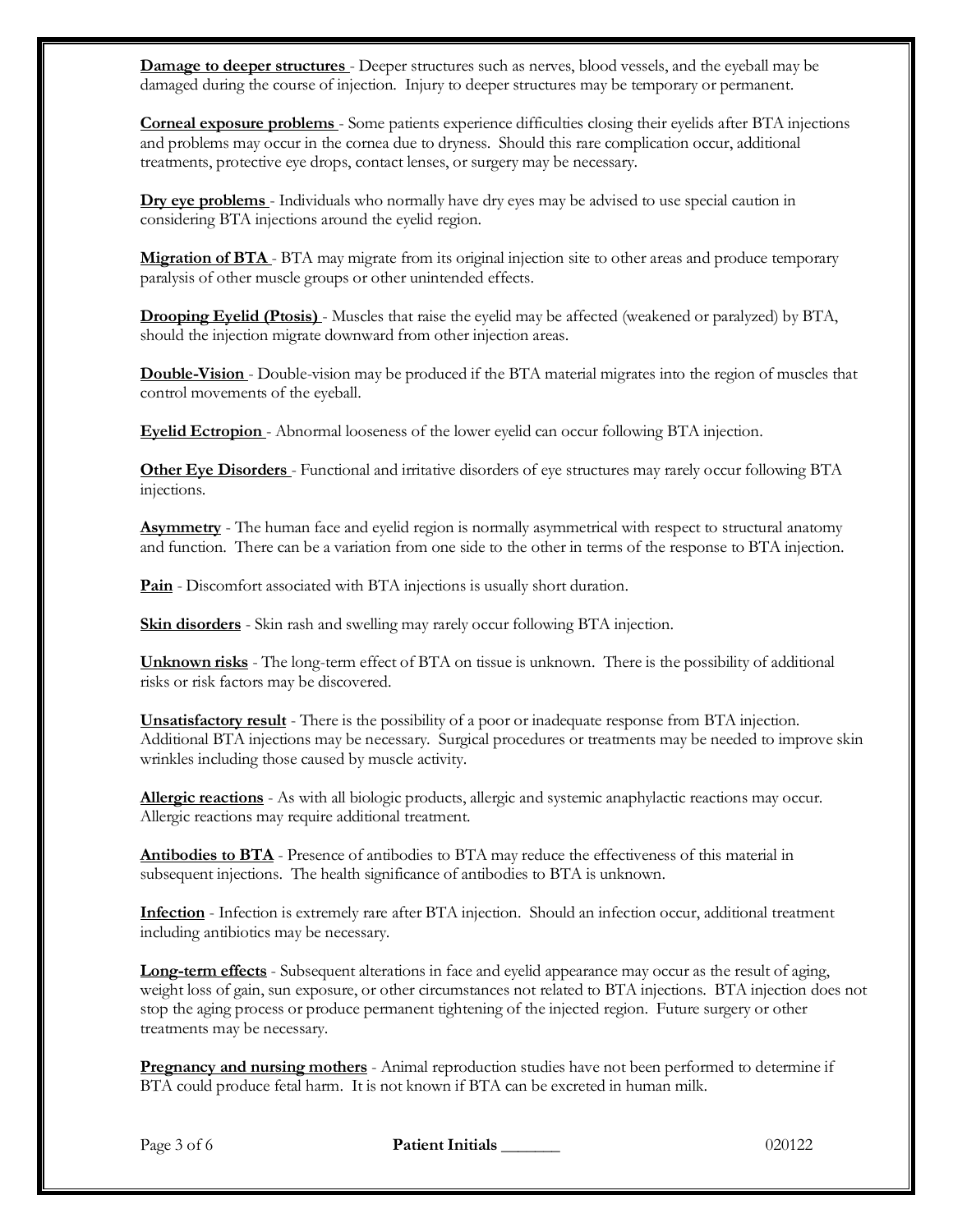**Blindness** - Blindness is extremely rare after BTA injections. However, it can be caused by internal bleeding around the eyeball or needle stick injury.

**Drug Interactions** - The effect of BTA may be potentiated by aminoglycoside antibiotics or other drugs known to interfere with neuromuscular transmission.

**Non-FDA Approved Uses** - The Physicians use only FDA approved products purchased directly from the BTA manufacturer. However, the injections sites may be different than those approved by the FDA.

**Results** - I understand that the amount (number of units) injected is an estimate of the amount of BTA required to weaken the muscles to obtain a desired result. I also understand there is no guarantee of results of any treatment and that the regular charge applies to all subsequent treatments. Furthermore, I understand and agree that all services rendered to me are charged directly to me and that I am personally responsible for payment. I further agree in the event of non-payment, to bear the cost of collection, and/or court cost and reasonable legal fees, should this be required.

# **HEALTH INSURANCE**

Most health insurance companies exclude coverage for cosmetic surgical procedures and treatments, or any complications that might occur from the same. Please carefully review your health insurance subscriber information pamphlet.

# **ADDITIONAL TREATMENT NECESSARY**

There are many variable conditions in addition to risk and potential complications that may influence the longterm result of BTA injections. Even though risks and complications occur infrequently, the risks cited are the ones that are particularly associated with BTA injections. Other complications and risks can occur but are even more uncommon. Should complications occur, additional surgery or other treatments may be necessary. The practice of medicine and surgery is not an exact science. Although good results are expected, there is no guarantee or warranty expressed or implied, on the results that may be obtained.

## **FINANCIAL RESPONSIBILITIES**

The cost of BTA injection may involve several charges. This includes the professional fee for the injections, follow up visits to monitor the effectiveness of the treatment, and the cost of the BTA material itself. It is unlikely that BTA injections to treat cosmetic problems would be covered by your health insurance. Additional costs of medical treatment would be your responsibility should complications develop from BTA injections.

## **DISCLAIMER**

Informed-consent documents are used to communicate information about the proposed treatment of a condition along with disclosure of risks and alternative forms of treatment(s). The informed-consent process attempts to define principles of risk disclosure that should generally meet the needs of most patients in most circumstances.

However, informed consent documents should not be considered all-inclusive in defining other methods of care and risks encountered.

Informed-consent documents are not intended to define or serve as the standard of medical care. Standards of medical care are determined based on all of the facts involved in an individual case and are subject to change as scientific knowledge and technology advance and as practice patterns evolve.

**It is important that you read the above information carefully and have all your questions answered before signing the consent on the next page.**

Page 4 of 6 **Patient Initials 1999 Page 4 of 6 200122**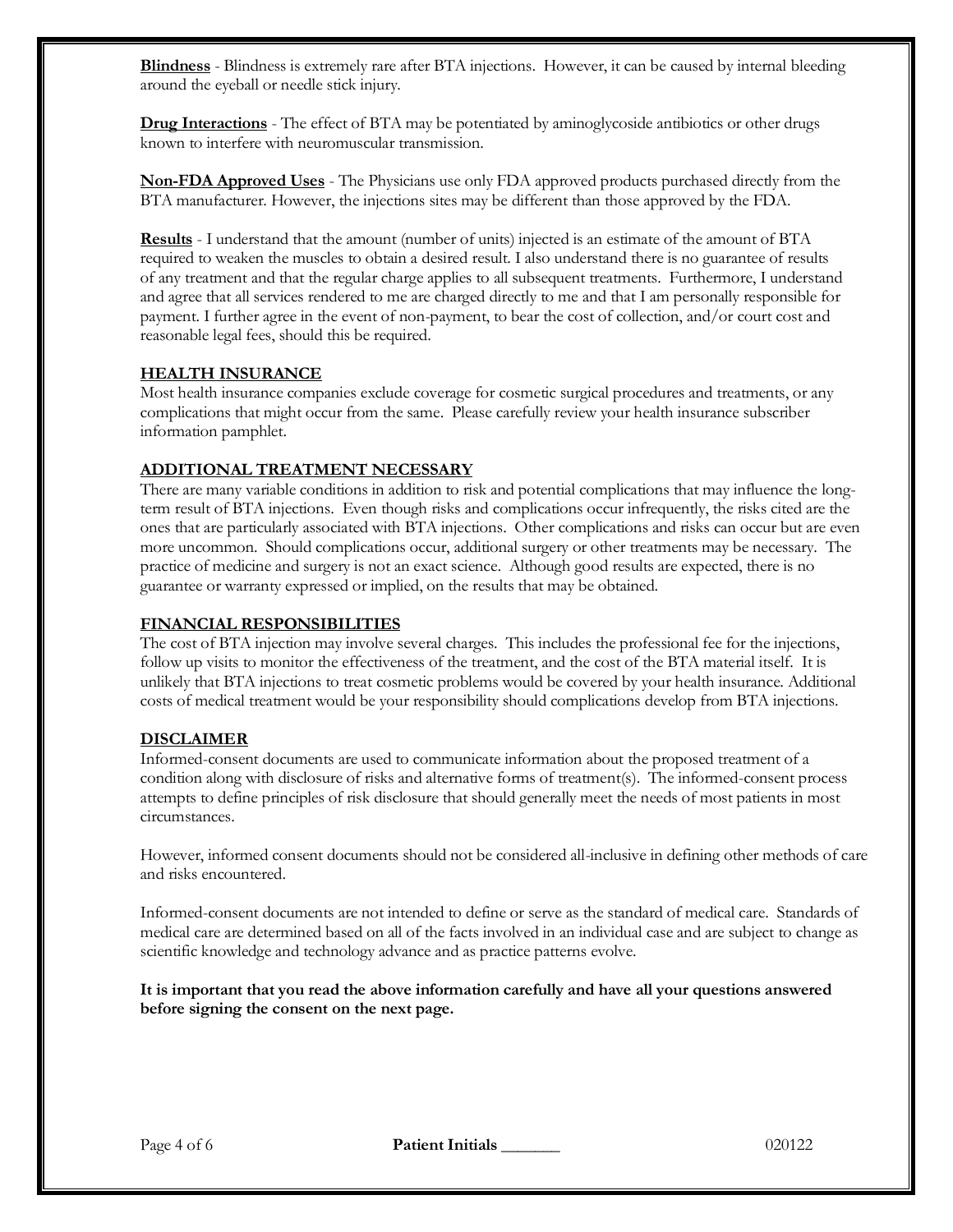# **CONSENT FOR SURGERY/ PROCEDURE or TREATMENT**

1. I hereby authorize The Physicians, and such assistants as may be selected, to perform the following procedure or treatment:

#### **Botox, Dysport, Xeomin, Jeuveau Injection**

## I have received the following information sheet: **INFORMED-CONSENT for BTA Injection**

- 2. I consent to the administration of such anesthetics considered necessary or advisable. I understand that all forms of anesthesia involve risks, and the possibility of complications, or injury.
- 3. I acknowledge that no guarantee has been given by anyone as to the results that may be obtained.
- 4. I consent to the photographing or video recording of the procedure to be performed, including appropriate portions of my body, for medical, scientific, or educational purposes, provided my identity is not revealed by the pictures.
- 5. For purposes of advancing medical education, I consent to the admittance of observers to the treatment room.
- 6. IT HAS BEEN EXPLAINED TO ME IN A WAY THAT I UNDERSTAND:
	- a. THE ABOVE TREATMENT OR PROCEDURE TO BE UNDERTAKEN
	- b. THERE MAY BE ALTERNATIVE PROCEDURES OR METHODS OF TREATMENT
	- c. THERE ARE RISKS TO THE PROCEDURE OR TREATMENT PROPOSED

\_\_\_\_\_\_\_\_\_\_\_\_\_\_\_\_\_\_\_\_\_\_\_\_\_\_\_\_\_\_\_\_\_\_\_\_\_\_\_\_\_\_\_\_\_\_\_\_\_\_\_\_\_\_\_\_\_\_\_\_\_\_\_\_\_\_\_\_\_\_

\_\_\_\_\_\_\_\_\_\_\_\_\_\_\_\_\_\_\_\_\_\_\_\_\_\_\_\_\_\_\_\_\_\_\_\_\_\_\_\_\_\_\_\_\_\_\_\_\_\_\_\_\_\_\_\_\_\_\_\_\_\_\_\_\_\_\_\_\_\_

I CONSENT TO THE TREATMENT OR PROCEDURE AND THE ABOVE LISTED ITEMS (1-6). I AM SATISFIED WITH THE EXPLANATION.

Patient or Person Authorized to Sign for Patient

Witness

Date